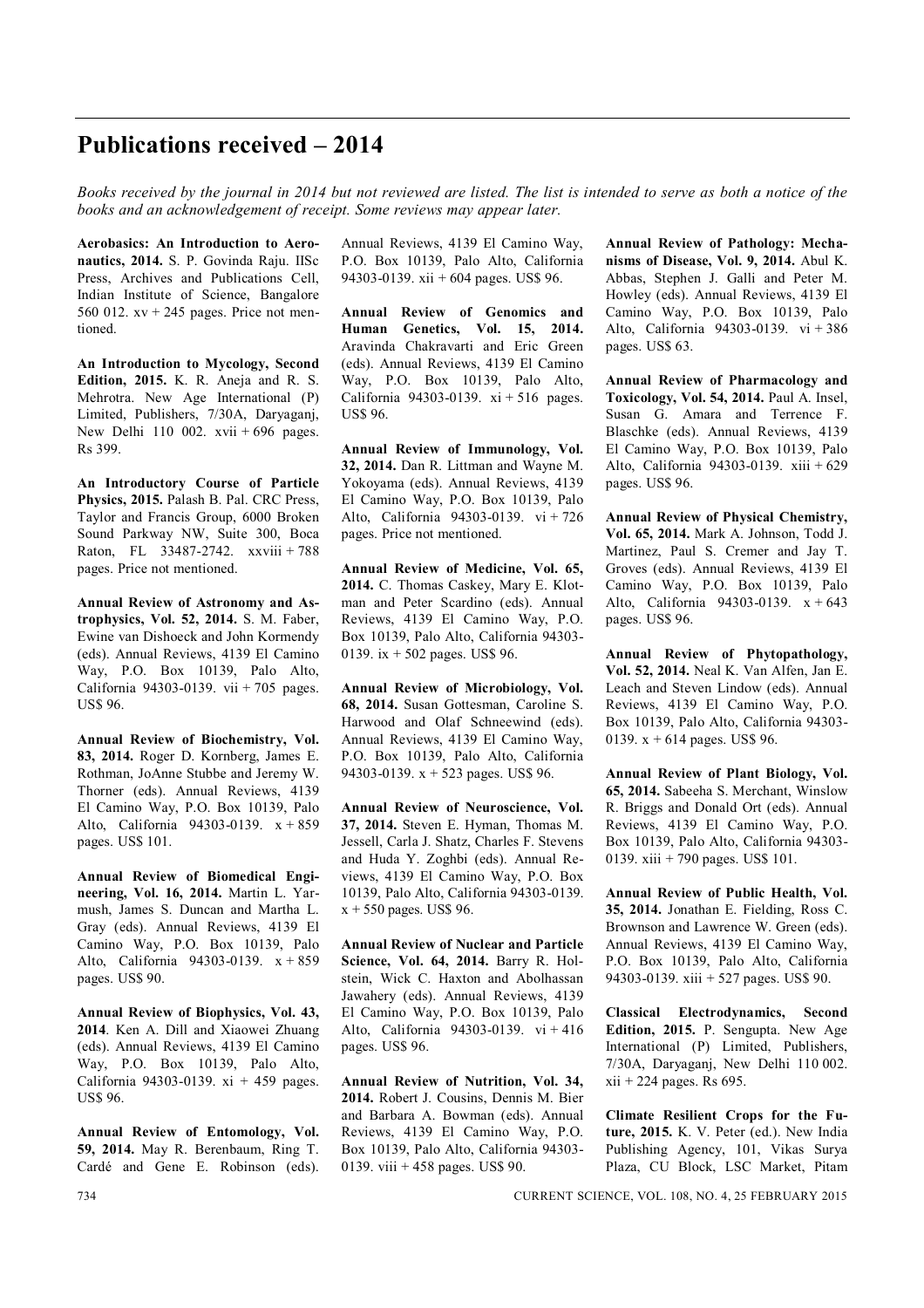Pura, New Delhi 110 034. xxxv + 431 pages. Rs 2700.

**Coal and Lignite Basins of India: Development, Resource and Multidimensional Utilisation Perspective, 2014.** S. K. Acharyya and G. Mukhopadhyay. Geological Society of India, P.B. 1922, Gavipuram P.O., Bangalore 560 019. viii  $+ 168$  pages. Rs 500.

**Conducting an Effective & Successful Training Programme, 2015.** Bharat S. Sontakki, R. Venkattakumar and N. Anandaraja (eds). New India Publishing Agency, 101, Vikas Surya Plaza, CU Block, LSC Market, Pitam Pura, New Delhi 110 034. vii  $+319$  pages. Rs 1800.

**Consciousness Quest: Where East Meets West on Mind, Meditation, and Neural Correlates, 2014.** J. P. Das. SAGE Publications India Pvt Ltd, B1/I-1 Mohan Cooperative Industrial Area, Mathura Road, New Delhi 110 044.  $xix + 307$  pages. Rs 895.

**Economic Impact of HIV/AIDS on Households, 2014.** Savio P. Falleiro. SAGE Publications India Pvt Ltd, B1/ I-1 Mohan Cooperative Industrial Area, Mathura Road, New Delhi 110 044.  $xxiv + 229$  pages. Rs 845.

**Facing Globalization in the Himalayas: Belonging and the Politics of the Self, 2014.** Gérard Toffin and Joanna Pfaff-Czarnecka (eds). SAGE Publications India Pvt Ltd, B1/I-1 Mohan Cooperative Industrial Area, Mathura Road, New Delhi 110 044.  $x + 471$  pages. Rs 995.

**Four Colors Suffice: How the Map Problem was Solved, Revised Color Edition, 2014.** Robin Wilson. Princeton University Press, 41 William Street, Princeton, New Jersey  $08540$ .  $xy + 199$ pages. US\$ 24.95.

**Fragility of Glass-forming Liquids, 2014.** A. Lindsay Greer, Kenneth F. Kelton and Srikanth Sastry (eds). Hindustan Book Agency (India), P19 Green Park Extension, New Delhi 110 016. xxvii + 501 pages. Price not mentioned.

**From X-rays to DNA: How Engineering Drives Biology, 2014.** W. David Lee, Jeffrey Drazen, Phillip A. Sharp and Robert S. Langer. The MIT Press, 55 Hayward Street, Cambridge, MA 02142. xii + 233 pages. US\$ 30.00.

**Fruit Breeding, 2015.** M. R. Dinesh (ed.). New India Publishing Agency, 101, Vikas Surya Plaza, CU Block, LSC Market, Pitam Pura, New Delhi 110 034. xiv + 352 pages. Rs 2700.

**Great Minds on India, 2012.** Salil Gewali. Academic Publications, Bara Bazar, Shillong 793 002.  $x + 129$  pages. Rs 160.

**Handbook of Genetics and Biotechnology, Revised and Expanded 2nd Edition, 2014.** Rukam S. Tomar, Sunil V. Patel, Manoj V. Parakhia and B. A. Golakiya. New India Publishing Agency, 101, Vikas Surya Plaza, CU Block, LSC Market, Pitam Pura, New Delhi 110 034. viii + 1122 pages. Rs 795.

**HVDC Power Transmission Systems, Third Multicolour Edition, 2015.** K. R. Padiyar. SAGE Publications India Pvt Ltd, B1/I-1 Mohan Cooperative Industrial Area, Mathura Road, New Delhi 110 044. xx + 410 pages. Rs 995.

**Imperial Technoscience: Transnational Histories of MRI in the United States, Britain and India, 2014.** Amit Prasad. The MIT Press, 55 Hayward Street, Cambridge, MA 02142. xi + 219 pages. US\$ 37.95/£ 25.95.

**Innovations in Maternal Health: Case Studies from India, 2014.** Jay K. Satia, Madhavi Misra, Radhika Arora and Sourav Neogi (eds). SAGE Publications India Pvt Ltd, B1/I-1 Mohan Cooperative Industrial Area, Mathura Road, New Delhi 110 044. xlvi + 314 pages. Rs 850.

**Media Construction of Environment and Sustainability in India, 2014.** Prithi Nambiar. SAGE Publications India Pvt Ltd, B1/I-1 Mohan Cooperative Industrial Area, Mathura Road, New Delhi 110 044. xix + 288 pages. Rs 995.

**Memoirs of a Geoscientist, 2014.** U. Aswathanarayana. Mahadevan International Centre for Water Resources Management, Hyderabad.  $iv + 108$  pages. Price not mentioned.

 $N = 2$  Supersymmetric Dynamics for **Pedestrians, 2015.** Yuji Tachikawa. Hindustan Book Agency (India), P19, Green Park Extension, New Delhi 110 016. xviii + 224 pages. Price not mentioned.

**Network Theory and Filter Design, Third Edition, 2014.** Vasudev K. Aatre. New Age International (P) Limited, Publishers, 7/30A, Daryaganj, New Delhi 110 002. xv + 427 pages. Rs 299.

**New Mechanics, New Theory of Light, New Mathematics, First Edition, 2014.** Muthu Sureshkumar. Vimal Publications, #18, Vasanthamayil, P.K. Road, Kangayam, Tirupur 638 701, Tamil Nadu. 80 pages. Rs 80.

**Numerical Methods for Engineers, Third Edition, 2015.** Santosh K. Gupta. SAGE Publications India Pvt Ltd, B1/ I-1 Mohan Cooperative Industrial Area, Mathura Road, New Delhi 110 044. xiii + 340 pages. Rs 299.

**Perspectives in Environmental Studies, Fourth Multicolour Edition, 2014.** New Age International (P) Limited, Publishers, 7/30A, Daryaganj, New Delhi 110 002. xviii + 357 pages. Rs 200.

**Pioneers of Modern Astronomy, 2014.** C. Sivaram, Kenath Arun and O. V. Kiren. INDIGO Multimedia, Prakashnagar, Bangalore 560 021.  $x + 86$  pages. Rs 125.

**Popular Problems and Puzzles in Mathematics, 2014.** Asok Kumar Mallik. Foundation Books, Cambridge House, 4381/4 Ansari Road, Daryaganj, New Delhi 110 002.  $x + 160$  pages. Price not mentioned.

**Proceedings of XXIII Indian Colloquium on Micropaleontology and Stratigraphy, and International Symposium on Global Bioevents in Earth's History, 2013.** E. Malarkodi, Gerta Keller, A. N. Reddy and B. C. Jaiprakash (eds). Geological Society of India, P.B. 1922, Gavipuram P.O., Bangalore 560 019. xii + 338 pages. Rs 2500.

**Reaching for the Stars: India's Journey to Mars and Beyond, 2014.** Pallava Bagla and Subhadra Menon. Bloomsbury Publishing India Pvt Ltd, Vishrut Building, DDA Complex, Building No. 3, Pocket C-6 & 7, Vasant Kunj, New Delhi 110 070. xxii + 260 pages. Rs 899.